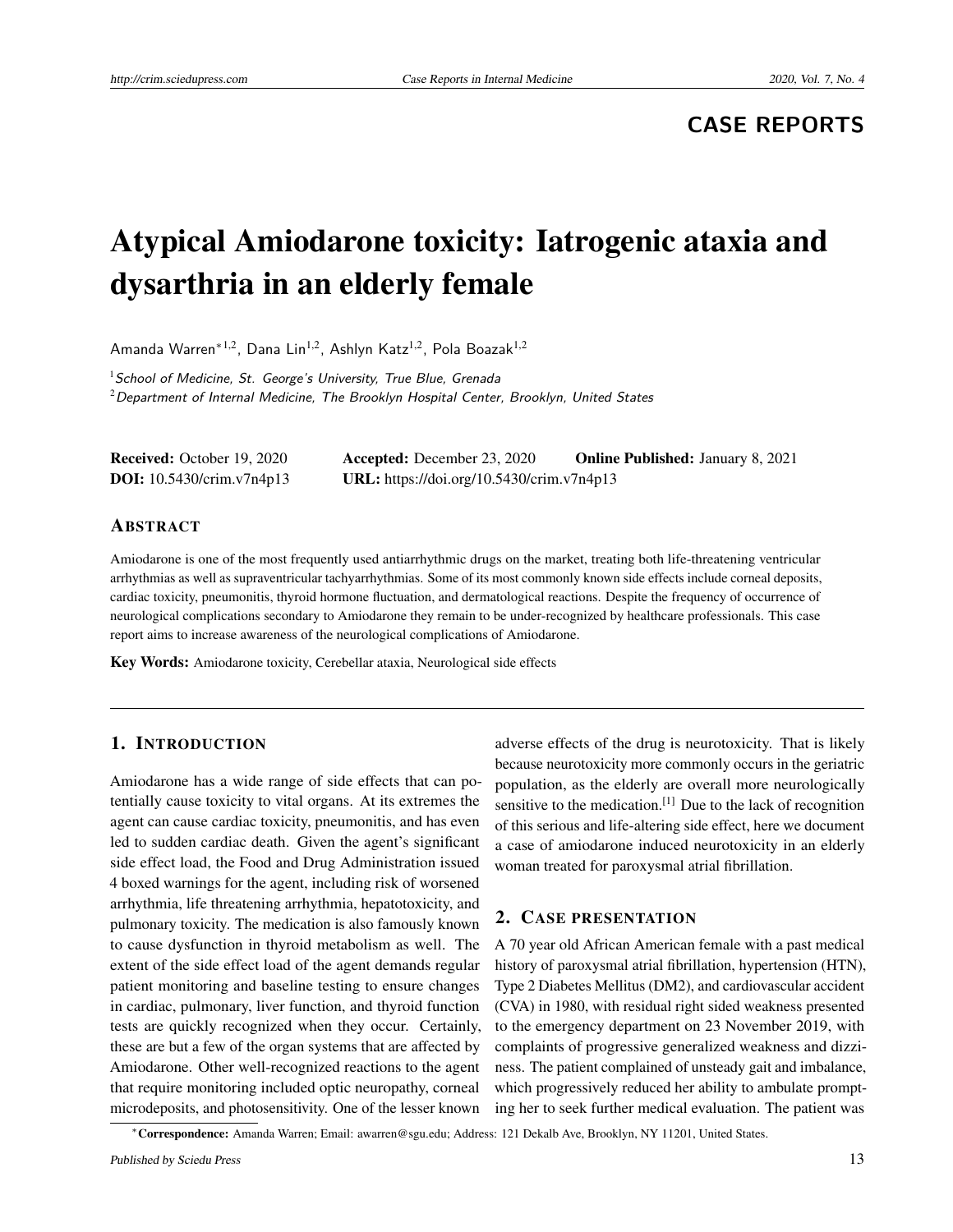previously admitted for less severe, yet similar symptoms and discharged on 18 October 2019, due to unknown etiology after testing was noted to be unremarkable.

On initial evaluation, the patient presented with significant cerebellar ataxia that she stated became pronounced two days prior to admission. She was unable to ambulate and had a severe orthostatic tremor and rotational gyration of the upper torso upon standing. Physical examination was positive for dysmetria, ataxia, and severe dysarthria. A mild resting tremor of the upper extremities was noted bilaterally. Finger-to-nose test was abnormal with significant overshooting present bilaterally. Patient maintains a wide based gait when standing. Heel-to-shin testing revealed undershooting and overshooting of target with jerky movements elicited on both sides. Patient is oriented to person, place, and time. Cranial nerve 1 (olfactory nerve) was not tested. Physical exams testing cranial nerves 2-12 demonstrated no focal neurological deficits, with the exception of cranial nerve 8. The patient was noted have right-sided sensorineural hearing loss. Musculoskeletal examination revealed strength of 4/5 in the right upper extremity, 5/5 in left upper extremity, 5/5 in lower extremities bilaterally and sensation intact throughout. Additional physical examination including respiratory, cardiovascular, gastrointestinal, and thyroid examination were unremarkable.

A full workup was completed in order to evaluate the patient's current medical status. Computed tomography (CT) of the head without contrast, CT angiography of the brain with contrast, and CT angiography of the neck with contrast were all completed upon admission and did not show any acute pathology. The patient also had a magnetic resonance imaging (MRI) of the brain performed on 21 November 2019 by her primary care provider, which noted evidence of mild microvascular ischemic changes, but no acute pathology, and was unchanged in subsequent imaging obtained 29 November 2019, after admission. Imaging showed no evidence of central lesion. The patient's lab work remained within normal limits throughout her duration of stay in the hospital.

After further investigation, it was revealed that the patient was recently started on a loading dose of Amiodarone 200 milligram tablets 2x/day, two weeks prior to the onset of her symptoms. Amiodarone was discontinued 2 December 2019, and the patient's symptoms significantly improved. The day after stopping the medication there was evident improvement in the patient's dysarthria. Three days after discontinuing the medication all tremors had ceased and the patient was able to ambulate a short distance with assistance. The patient continues to be observed on telemetry floor after discontinuation of Amiodarone and daily electrocardiograms (EKGs) are obtained in order to monitor the patient's cardiac activity. See Figure 1 and Figure 2 for comparison. EKGs exhibited sinus tachycardia with no changes from prior. The patient's symptoms appeared to wax and wane with no identifiable pattern, but she returned to her baseline mental status.



Figure 1. The EKG exhibits a normal sinus rhythm with a nonspecific T-wave abnormality. EKG also displays a ventricular rate of 72 beats per minute, PR interval of 160 milliseconds, ARS duration of 86 milliseconds, QT/QTc of 256/389 milliseconds, and P-R-T axes of 55, -17, 76.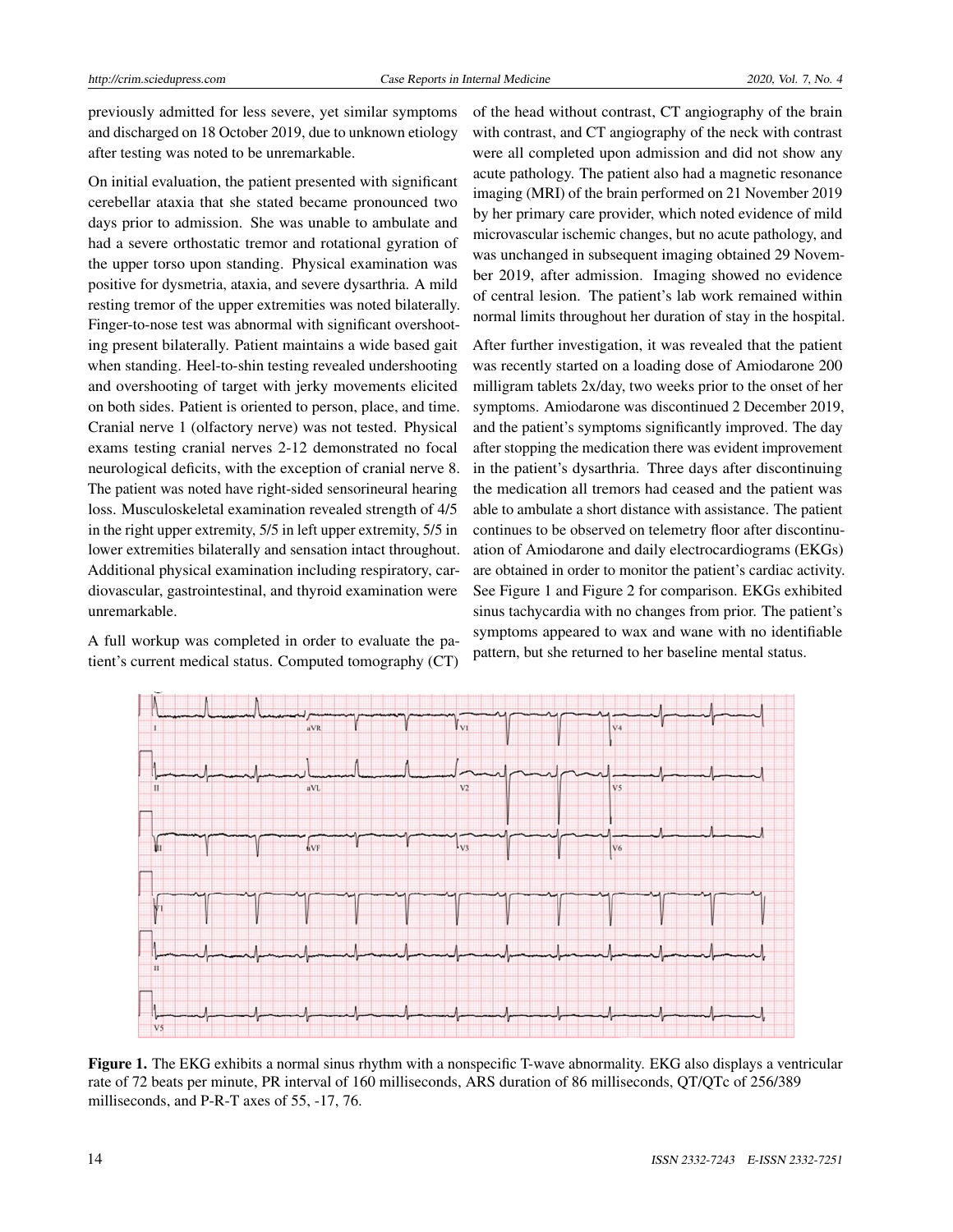

Figure 2. This EKG as compared to the one on 1 December 2019 displays an ectopic atrial rhythm with a new inferior infarct. EKG also displays a ventricular rate of 80 beats per minute, PR interval of 146 milliseconds, QRS duration of 92 milliseconds, QT/QTc of 314/362 milliseconds, and a P-R-T axes of 152, -27, 152.

## 3. DISCUSSION

Typical management of supraventricular tachycardias may include initial vagotonic maneuvers, IV adenosine, IV calcium channel blockers or beta blockers in order to terminate the arrhythmia and slow the ventricular response. Amiodarone can also be utilized to prevent sudden cardiac death secondary to arrhythmias and is effective in treating atrial arrhythmias. In patients with wide complex tachycardias that are hemodynamically stable, some cardiologists may opt for pharmacologic cardioversion with drugs such as amiodarone. This drug is often utilized when recurrent ventricular tachycardia or wide complex tachycardias are present with uncertain etiology. The half life of Amiodarone is roughly 25- 100 days which increases its risk of potential adverse effects. Typically patients are at an increased risk of adverse effects when taking the oral form of the medication as opposed to IV, as tissue accumulation of the drug is not seen in short term use with IV amiodarone. As a result it is important to establish baseline testing and monitor patients carefully that are taking amiodarone. Amiodarone is an antiarrhythmic agent that causes a prolonged action potential of both atrial and ventricular tissue by acting as a noncompetitive antagonist of alpha- and beta-adrenergic receptors.<sup>[\[2\]](#page-3-1)</sup> It can be used for ventricular and supraventricular tachyarrhythmias in patients with left ventricular dysfunction, structural heart disease or coronary artery disease. Amiodarone is primarily a class 3 antiarrhythmic, which blocks potassium rectifier currents, allowing for prolonged effective refractory period in cardiac myocytes. However, unlike other class 3 agents, amiodarone

can block Calcium channels, Beta adrenergic channels and Sodium channels. These extra modes of action allow amiodarone to be used to treat a wide array of arrhythmias, but it can also cause cardiac adverse events such as hypotension, bradycardia and Torsades de pointes.[\[3\]](#page-3-2) Other adverse effects include corneal deposits, hypothyroidism/hyperthyroidism, dermatologic side effects, pulmonary fibrosis, liver toxicity and neurological disturbances including cerebellar dysfunc-tion, as seen in this case.<sup>[\[4\]](#page-3-3)</sup> In Raeder, Podrid, and Lown's study on Side effects and Complications of Amiodarone therapy, 8.3% of patients had to discontinue amiodarone use after developing side effects involving thyroid dysfunction, visual disturbances, pulmonary infiltrates, ataxia, cardiac conduction abnormalities, and drug interactions.[\[5\]](#page-3-4) The mechanism for amiodarone induced neurotoxicity is not well understood, however amiodarone is known to cross the blood-brain bar-rier easily due to its lipophilic structure.<sup>[\[6\]](#page-3-5)</sup> One contemporary study reports that the mechanism could be due to bilateral vestibulopathy caused by amiodarone.[\[7\]](#page-3-6) Ataxia and gait disturbances as seen in this case have been reported in prior studies. Commonly seen in these patients is consumption of large doses of amiodarone and older patient age.<sup>[\[8\]](#page-3-7)</sup> Serum drug levels have also been found to be higher in symptomatic patients regardless of dose.<sup>[\[5\]](#page-3-4)</sup> Patients can still suffer from neurotoxicity and other side effects for several months after long-term use of amiodarone. After the drug has been discontinued patients tend to have marked improvements in symptoms and have a full recovery within 3-5 months. This delay in full recovery is due to amiodarone's long half